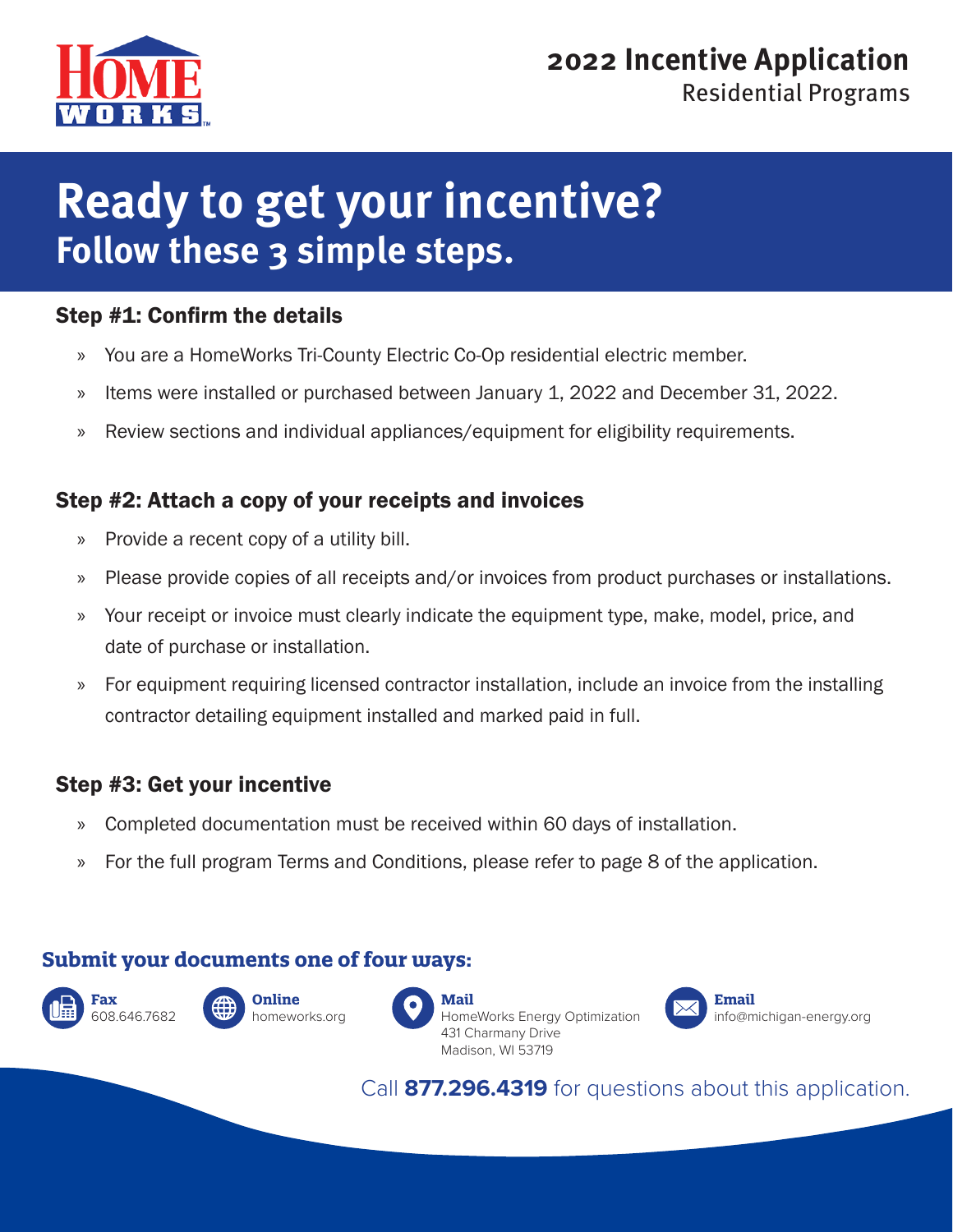### **Member Information**

| Member Name (as it appears on electric bill):                                                                                                                                         |                                                     | Cell Phone:           |               | Home Phone:                                                   | Email:       |      |
|---------------------------------------------------------------------------------------------------------------------------------------------------------------------------------------|-----------------------------------------------------|-----------------------|---------------|---------------------------------------------------------------|--------------|------|
| Installation Address (where equipment is installed):                                                                                                                                  |                                                     | City:                 |               |                                                               | State:<br>МІ | ZIP: |
| Mailing Address (if different than above):                                                                                                                                            |                                                     | City:                 |               |                                                               | State:       | ZIP: |
| Preferred method of follow-up communication:                                                                                                                                          | (Depostal mail<br>(JEmail                           | $\bigcirc$ Home phone |               | $\bigcirc$ Cell phone                                         |              |      |
| Rental Property:<br>Electric Utility Account Number (found on monthly bill):<br>Property Type (check all that apply):<br>Single-Family Condo Townhouse Other<br>$\bigcup$ No<br>(JYes |                                                     |                       |               |                                                               |              |      |
| Does home have central AC or heat pump?<br>$\bigcup$ No<br>$\bigcup$ Yes                                                                                                              | Water heating fuel type:<br>Natural Gas<br>Electric | $\bigcap$ Propane     | $\bigcup$ Oil | $\bigcirc$ Wood<br>Other                                      |              |      |
| Primary fuel for home heating (check one):<br><b>OElectric OPropane</b><br>Natural Gas                                                                                                | Dother<br>Wood                                      |                       |               | Check one:<br>$\Box$ Existing home $\bigcup$ New construction |              |      |

## **Trade Ally/Contractor Information**

| Company Name:                     |             | Contact Name:               |        |      |  |
|-----------------------------------|-------------|-----------------------------|--------|------|--|
| Company Address:                  |             | City:                       | State: | ZIP: |  |
| Office Phone:                     | Cell Phone: | Email:                      |        |      |  |
| <b>HVACR License Number:</b>      |             | <b>HVACR Licensee Name:</b> |        |      |  |
| <b>Electrical License Number:</b> |             | Electrical Licensee Name:   |        |      |  |

## **Rebate Payment Information**

| $\bigcirc$ Member<br><b>Q</b> Landlord<br><b>Section A</b> Make Check Payable to:<br><b>OTrade Ally/Contractor</b>                                                                                                                                                                                                                                                                                                                                                                                                                                                                                                                                                                                                                                           |                                                      |                   |       |  |  |
|--------------------------------------------------------------------------------------------------------------------------------------------------------------------------------------------------------------------------------------------------------------------------------------------------------------------------------------------------------------------------------------------------------------------------------------------------------------------------------------------------------------------------------------------------------------------------------------------------------------------------------------------------------------------------------------------------------------------------------------------------------------|------------------------------------------------------|-------------------|-------|--|--|
| <b>Section B</b> Complete section below only if rebate will be paid to the Contractor or Landlord                                                                                                                                                                                                                                                                                                                                                                                                                                                                                                                                                                                                                                                            |                                                      |                   |       |  |  |
| Payee Name (as shown on income tax return):                                                                                                                                                                                                                                                                                                                                                                                                                                                                                                                                                                                                                                                                                                                  | Payee Business Name (if different than payee name):  |                   |       |  |  |
| Payee Email:                                                                                                                                                                                                                                                                                                                                                                                                                                                                                                                                                                                                                                                                                                                                                 | Payee Home Phone:                                    | Payee Cell Phone: |       |  |  |
| Payee Address:                                                                                                                                                                                                                                                                                                                                                                                                                                                                                                                                                                                                                                                                                                                                               | City:                                                | State:            | ZIP:  |  |  |
| Payee Address<br><b>O</b> Installation Address<br>Mail Check to:<br>O                                                                                                                                                                                                                                                                                                                                                                                                                                                                                                                                                                                                                                                                                        | Alternate Address (complete below):                  |                   |       |  |  |
| Alternate Pay Address (optional):                                                                                                                                                                                                                                                                                                                                                                                                                                                                                                                                                                                                                                                                                                                            | City:                                                | State:            | ZIP:  |  |  |
| Payee Federal Tax Classification (check ONE only):<br>Partnership<br>$_{\rm QLLC}$<br>$\mathbb{O}$ Corporation<br>Sole Proprietor/Individual                                                                                                                                                                                                                                                                                                                                                                                                                                                                                                                                                                                                                 | O Other tax exempt organization or government agency |                   |       |  |  |
| Payee Taxpayer Identification Number (TIN) (must match payee legal name above):                                                                                                                                                                                                                                                                                                                                                                                                                                                                                                                                                                                                                                                                              |                                                      |                   |       |  |  |
| FEIN #: ___ ___ - ___ ___ ___ ___ ___ ___ OR SSN: ___ ___ __ -__ -__ -__ -___ -___ ___                                                                                                                                                                                                                                                                                                                                                                                                                                                                                                                                                                                                                                                                       |                                                      |                   |       |  |  |
| Certification: the following certifications are required in order for this form to substitute for the IRS form W-9. Under penalties of perjury, I certify that:<br>1. The payee's TIN is correct.<br>2. The payee is not subject to backup withholding due to failure to report interest and dividend income.<br>3. The payee is a U.S. citizen.<br>The Internal Revenue Service does not require your consent to any provision of this document other than the certifications required to avoid backup withholding.                                                                                                                                                                                                                                         |                                                      |                   |       |  |  |
| Payee Signature:<br>/S/                                                                                                                                                                                                                                                                                                                                                                                                                                                                                                                                                                                                                                                                                                                                      | Print Name:                                          | Title:            | Date: |  |  |
| Signature                                                                                                                                                                                                                                                                                                                                                                                                                                                                                                                                                                                                                                                                                                                                                    |                                                      |                   |       |  |  |
| The Residential Incentive Application cannot be processed unless all of the appropriate fields on this application are complete. This application is valid for products installed between<br>January 1, 2022 and December 31, 2022. I have read and understand the Terms and Conditions. I certify the information I have provided is true and correct, and the product(s) for<br>which I am requesting an incentive meets the requirements in this application. I have elected to utilize electronic signatures. I understand and intend that a legal signature is formed<br>by typing my name on this document. If any of the parties do not wish to sign this document electronically, all must opt out together and print a paper copy to sign manually. |                                                      |                   |       |  |  |
| Member Signature:                                                                                                                                                                                                                                                                                                                                                                                                                                                                                                                                                                                                                                                                                                                                            | Print Name:                                          |                   |       |  |  |

| 877.296.4319 homeworks.org |  | REV: 03012022 |
|----------------------------|--|---------------|
|----------------------------|--|---------------|

/S/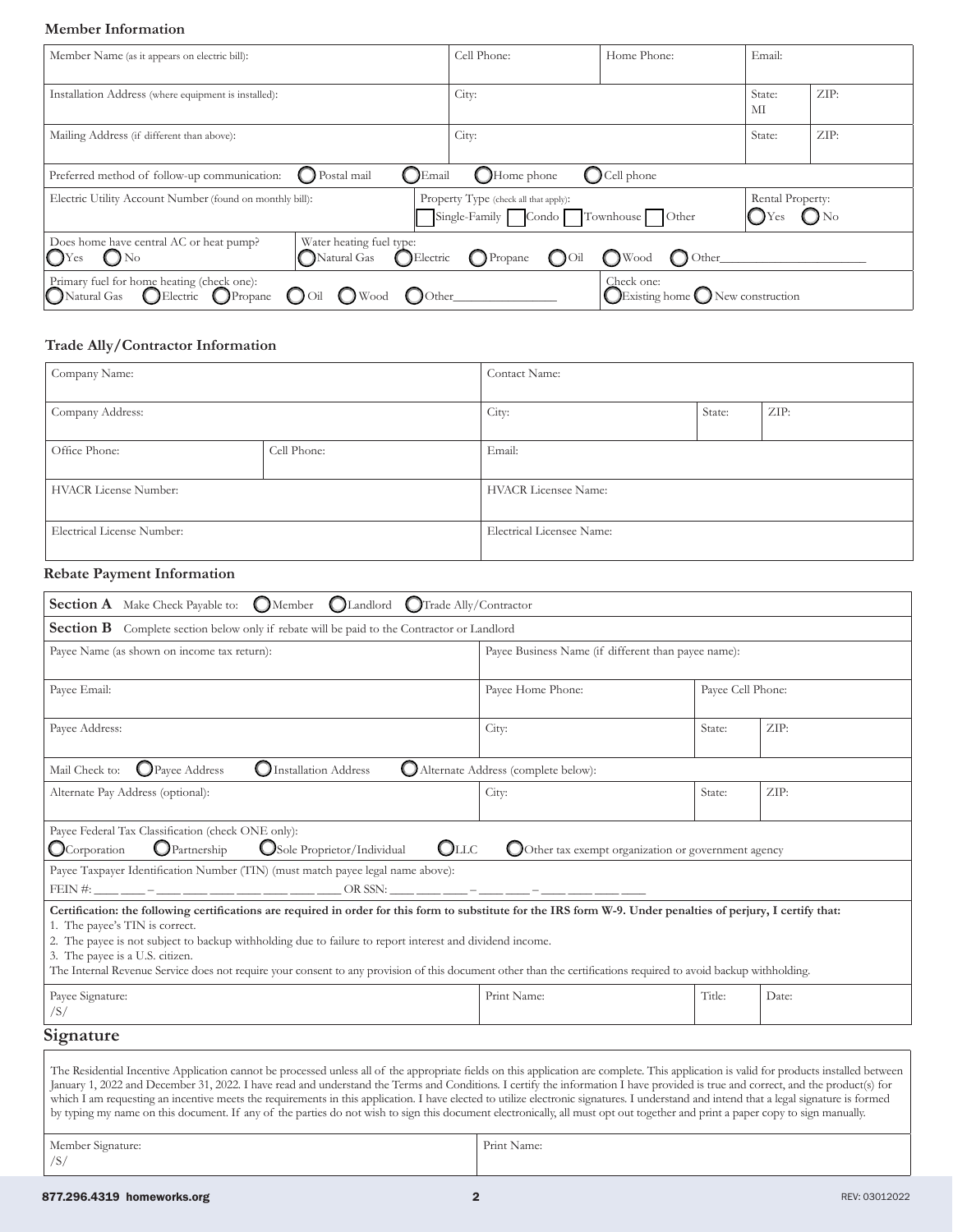

### Appliances

- Products must be new and in working condition. Refurbished products are not eligible for incentives.
- ENERGY STAR® products can be verified at energystar.gov/productfinder

| <b>Measures</b>                                                                        | <b>Specifications</b>                                                                                                                                                                                                                                                                                                                                                                                                                                                                                                                                                                                                                                                                                                                                                                                                 | <b>Date</b><br><b>Installed</b> | Quantity | <b>Incentive</b><br><b>Amount</b> | <b>Total</b><br><b>Incentive</b> |
|----------------------------------------------------------------------------------------|-----------------------------------------------------------------------------------------------------------------------------------------------------------------------------------------------------------------------------------------------------------------------------------------------------------------------------------------------------------------------------------------------------------------------------------------------------------------------------------------------------------------------------------------------------------------------------------------------------------------------------------------------------------------------------------------------------------------------------------------------------------------------------------------------------------------------|---------------------------------|----------|-----------------------------------|----------------------------------|
| <b>Portable Room</b><br><b>Dehumidifier</b>                                            | <b>ENERGY STAR</b> qualified. Limit 4 per install address.<br>Model $\#$ : $\qquad \qquad$                                                                                                                                                                                                                                                                                                                                                                                                                                                                                                                                                                                                                                                                                                                            |                                 |          | \$30                              | \$                               |
| <b>Room Air</b><br><b>Conditioner</b>                                                  | <b>ENERGY STAR</b> qualified. Limit 4 per install address.<br>Model $\#$ : $\qquad \qquad$                                                                                                                                                                                                                                                                                                                                                                                                                                                                                                                                                                                                                                                                                                                            |                                 |          | \$30                              | \$                               |
| <b>Room Air Purifier</b>                                                               | <b>ENERGY STAR</b> qualified. Limit 1 per install address.<br>Model $\#$ : $\qquad \qquad$                                                                                                                                                                                                                                                                                                                                                                                                                                                                                                                                                                                                                                                                                                                            |                                 | Limit 1  | \$50                              | \$                               |
| <b>Clothes Washer</b>                                                                  | <b>ENERGY STAR</b> qualified. Limit 1 per install address.<br>Dryer Type: $\Box$ Electric $\Box$ Gas<br>Manufacturer: The contract of the contract of the contract of the contract of the contract of the contract of the contract of the contract of the contract of the contract of the contract of the contract of the contract of<br>Model #:                                                                                                                                                                                                                                                                                                                                                                                                                                                                     |                                 | Limit 1  | \$40                              | \$                               |
| <b>Clothes Dryer:</b><br><b>Electric with</b><br><b>Moisture Sensor</b>                | Standard electric dryer. Must be ENERGY STAR qualified.<br>Limit 1 per install address.                                                                                                                                                                                                                                                                                                                                                                                                                                                                                                                                                                                                                                                                                                                               |                                 | Limit 1  | \$40                              | \$                               |
| <b>Clothes Dryer:</b><br><b>Electric Heat Pump</b>                                     | <b>ENERGY STAR</b> qualified heat pump dryer. May be vented or ventless. Standard<br>electric dryers do not qualify if they do not have a heat pump. Limit 1 per install<br>address.                                                                                                                                                                                                                                                                                                                                                                                                                                                                                                                                                                                                                                  |                                 | Limit 1  | \$200                             | \$                               |
| Refrigerator                                                                           | <b>ENERGY STAR</b> qualified. Limit 1 per install address. Compact fridge excluded.<br>$\Box$ Side by Side $\Box$ Top Freezer $\Box$ Bottom Freezer $\Box$ Single Door<br>$\textbf{Model} \#:\textcolor{blue}{\blacksquare} \textcolor{blue}{\blacksquare} \textcolor{blue}{\blacksquare} \textcolor{blue}{\blacksquare} \textcolor{blue}{\blacksquare} \textcolor{blue}{\blacksquare} \textcolor{blue}{\blacksquare} \textcolor{blue}{\blacksquare} \textcolor{blue}{\blacksquare} \textcolor{blue}{\blacksquare} \textcolor{blue}{\blacksquare} \textcolor{blue}{\blacksquare} \textcolor{blue}{\blacksquare} \textcolor{blue}{\blacksquare} \textcolor{blue}{\blacksquare} \textcolor{blue}{\blacksquare} \textcolor{blue}{\blacksquare} \textcolor{blue}{\blacksquare} \textcolor{blue}{\blacksquare} \textcolor$ |                                 | Limit 1  | \$50                              | \$                               |
| <b>Chest Freezer or</b><br><b>Upright Freezer</b>                                      | <b>ENERGY STAR</b> qualified. Limit 1 per install address.                                                                                                                                                                                                                                                                                                                                                                                                                                                                                                                                                                                                                                                                                                                                                            |                                 | Limit 1  | \$40                              | \$                               |
| Induction Range/<br>Stove                                                              | Induction range, stove, or cooktop with a minimum of 3 burners. Portable induction<br>cooktops do not qualify.<br>Model $\#$ : $\qquad \qquad$                                                                                                                                                                                                                                                                                                                                                                                                                                                                                                                                                                                                                                                                        |                                 | Limit 1  | \$500                             | \$                               |
| Type of cooking fuel being replaced: OElectric ONatural Gas/LP ON/A - New Construction |                                                                                                                                                                                                                                                                                                                                                                                                                                                                                                                                                                                                                                                                                                                                                                                                                       |                                 |          |                                   |                                  |
| Total Incentives for Appliances:   \$                                                  |                                                                                                                                                                                                                                                                                                                                                                                                                                                                                                                                                                                                                                                                                                                                                                                                                       |                                 |          |                                   |                                  |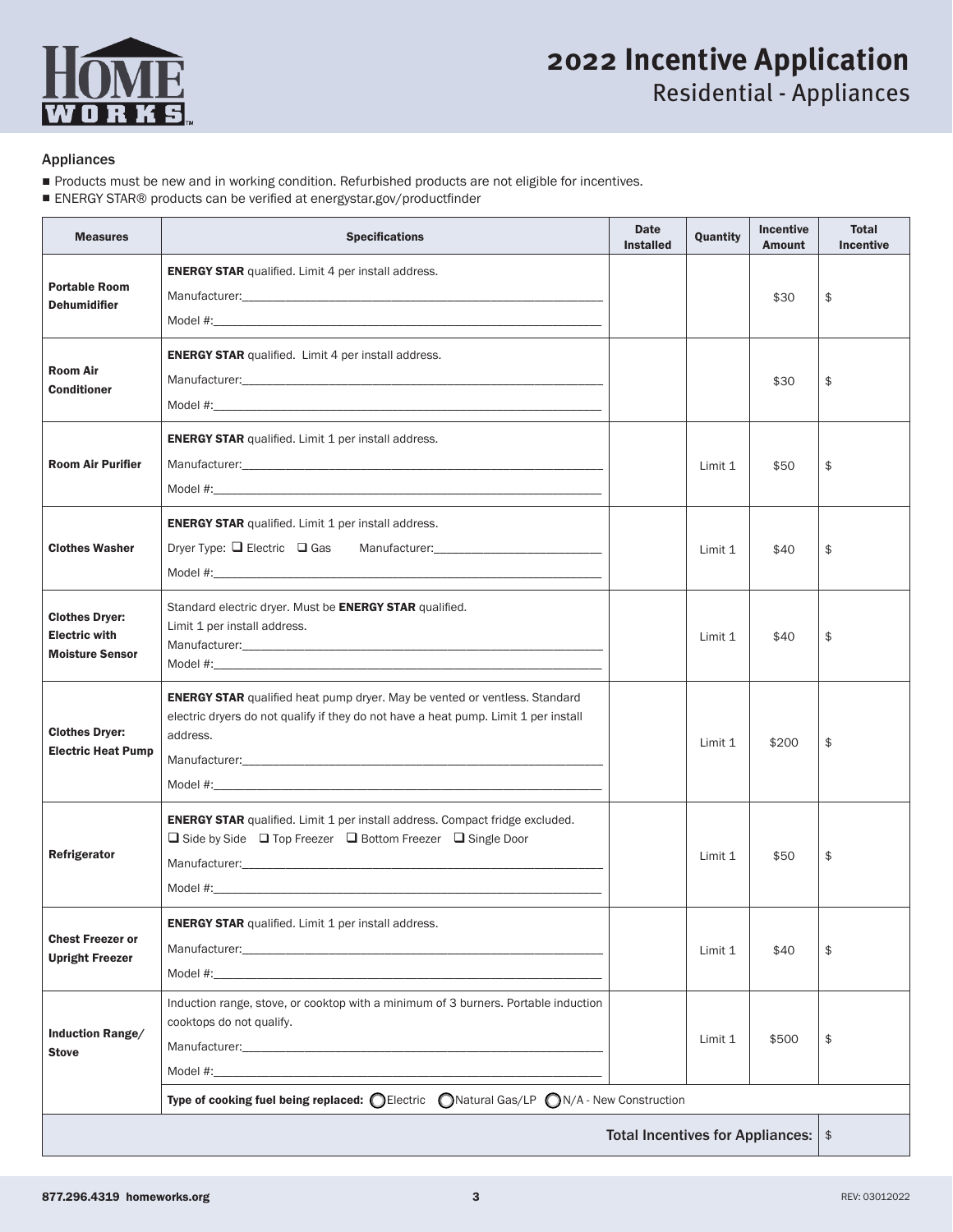

### HVAC Equipment Eligibility Verifications

- Licensed Michigan Mechanical contractor installation required for all heat pump measures, except heat pump water heater.
- Installation invoice must be provided.
- Central Air-Source Heat Pumps may require furnace/air handler, indoor unit (coil), and outdoor unit model numbers to verify efficiency rating and meet program efficiency minimums.
- Heat pump efficiency can be verified at: AHRIdirectory.org

| <b>Measures</b>                                                                         |                                  | <b>Specifications</b>                                                                                                                                                                                                                                                                                | Quantity          | <b>Incentive</b><br>per Unit | <b>Total</b><br><b>Incentive</b> |
|-----------------------------------------------------------------------------------------|----------------------------------|------------------------------------------------------------------------------------------------------------------------------------------------------------------------------------------------------------------------------------------------------------------------------------------------------|-------------------|------------------------------|----------------------------------|
|                                                                                         | SEER:                            | HSPF:                                                                                                                                                                                                                                                                                                |                   |                              |                                  |
|                                                                                         | Manufacturer:                    |                                                                                                                                                                                                                                                                                                      |                   |                              |                                  |
| <b>Central Air-Source Heat Pump</b>                                                     | Model # (indoor):                |                                                                                                                                                                                                                                                                                                      |                   |                              |                                  |
| AHRI Rated 15.0 SEER and 8.5 HSPF*                                                      | Serial # (indoor):               |                                                                                                                                                                                                                                                                                                      |                   | \$1,000                      | \$                               |
| *May require new furnace or air handler<br>with variable speed motor to meet efficiency | Model # (outdoor):               |                                                                                                                                                                                                                                                                                                      |                   |                              |                                  |
| requirement                                                                             | Serial # (outdoor):              |                                                                                                                                                                                                                                                                                                      |                   |                              |                                  |
| Requires licensed mechanical contractor                                                 | AHRI Ref #:                      |                                                                                                                                                                                                                                                                                                      |                   |                              |                                  |
|                                                                                         |                                  | Type of heating system being replaced or displaced: O Electric Resistance/Electric Baseboard Heat<br>○ Air-Source Heat Pump ○ Ground-Source Heat Pump ● Natural Gas<br>$\bigcirc$ N/A - New Construction/Addition $\bigcirc$ N/A - Previously Unconditioned $\bigcirc$ N/A - Adding Air Conditioning |                   | OPropane<br>$O$ Oil          | OWood                            |
|                                                                                         | SEER:                            | HSPF:                                                                                                                                                                                                                                                                                                | $#$ of            |                              |                                  |
|                                                                                         | Manufacturer:                    |                                                                                                                                                                                                                                                                                                      | Indoor<br>Units:  | \$100                        | \$                               |
|                                                                                         | Model # (indoor):                |                                                                                                                                                                                                                                                                                                      |                   |                              |                                  |
| Mini/Multi-Split Ductless<br><b>Air-Source Heat Pump</b>                                | Serial # (indoor):               |                                                                                                                                                                                                                                                                                                      |                   |                              |                                  |
| 17 SEER and 9 HSPF                                                                      | Model # (outdoor):               |                                                                                                                                                                                                                                                                                                      | $#$ of<br>Outdoor |                              |                                  |
| Requires licensed mechanical contractor                                                 | Serial # (outdoor):              |                                                                                                                                                                                                                                                                                                      | Units:            | \$900                        |                                  |
|                                                                                         | AHRI Ref #:                      |                                                                                                                                                                                                                                                                                                      |                   |                              |                                  |
|                                                                                         |                                  | Type of heating system being replaced or displaced: OEIectric Resistance/Electric Baseboard Heat<br>○ Air-Source Heat Pump ○ Ground-Source Heat Pump ○ Natural Gas<br>$\bigcirc$ N/A - New Construction/Addition $\bigcirc$ N/A - Previously Unconditioned $\bigcirc$ N/A - Adding Air Conditioning  |                   | OPropane<br><b>O</b> Oil     | OWood                            |
|                                                                                         | Mono-block                       | $\bigcirc$ Split                                                                                                                                                                                                                                                                                     |                   |                              |                                  |
|                                                                                         | Manufacturer:                    |                                                                                                                                                                                                                                                                                                      |                   |                              |                                  |
| Air-to-Water Heat Pump                                                                  | Model # (indoor):                |                                                                                                                                                                                                                                                                                                      | \$2,000           |                              | \$                               |
| COP of $\geq$ 1.7 outdoor air temperature of $5^{\circ}$ F                              | Serial # (indoor):<br>Model #:   |                                                                                                                                                                                                                                                                                                      |                   |                              |                                  |
| and water temperature at 110°F                                                          |                                  |                                                                                                                                                                                                                                                                                                      |                   |                              |                                  |
| Requires licensed mechanical contractor                                                 | Serial #:                        |                                                                                                                                                                                                                                                                                                      |                   |                              |                                  |
|                                                                                         | ON/A - New Construction/Addition | Type of heating system being replaced or displaced: O Electric Resistance/Electric Baseboard Heat<br>○ Air-Source Heat Pump ○ Ground-Source Heat Pump ● Natural Gas                                                                                                                                  |                   | OPropane<br>$\bigcirc$ oil   | OWood                            |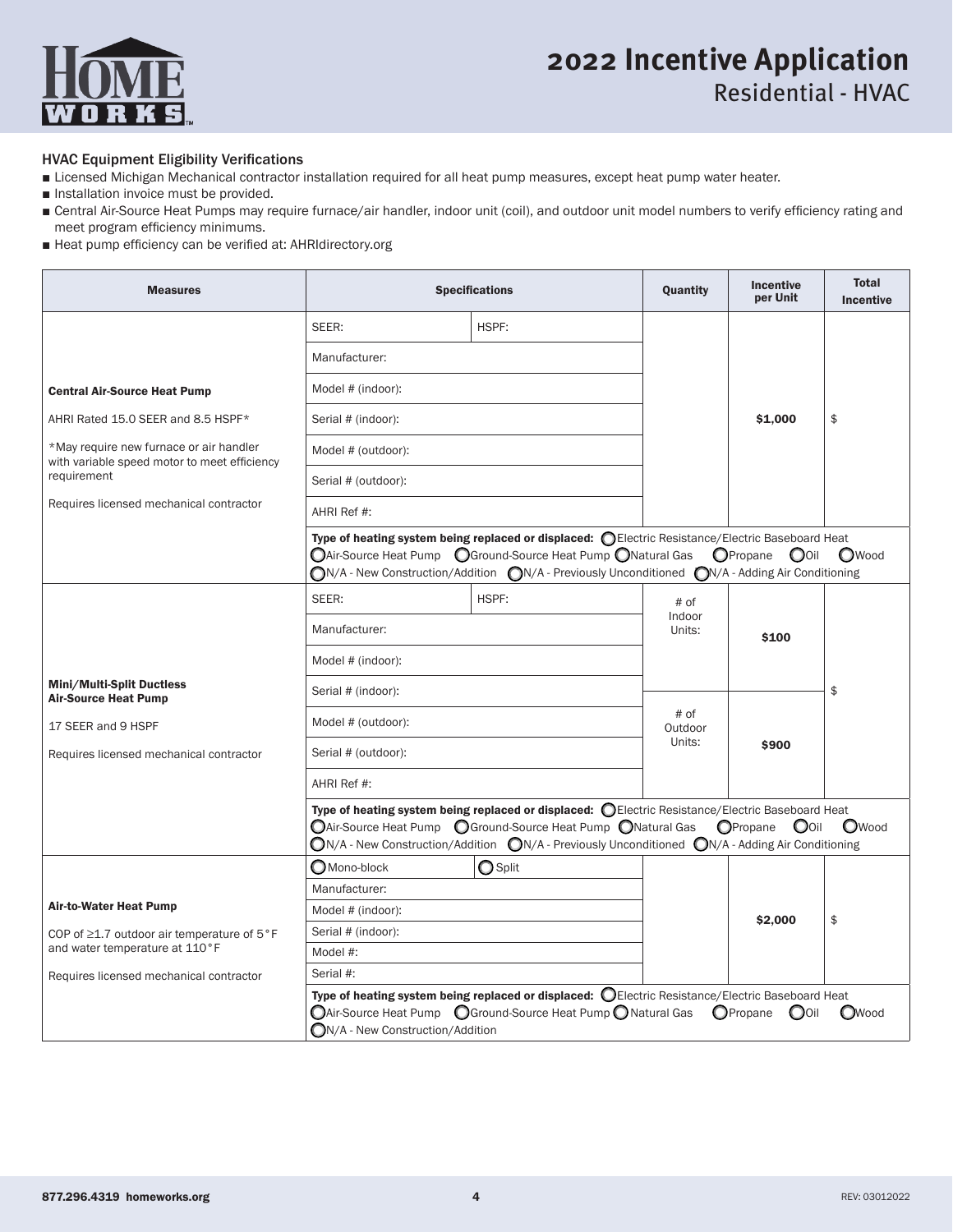

# **2022 Incentive Application**

Residential - HVAC

| <b>Measures</b>                                                                                                                   | <b>Specifications</b>                                                                                                                                                                                                                                                                                | Quantity         | <b>Incentive</b><br>per Unit     | <b>Total</b><br><b>Incentive</b> |
|-----------------------------------------------------------------------------------------------------------------------------------|------------------------------------------------------------------------------------------------------------------------------------------------------------------------------------------------------------------------------------------------------------------------------------------------------|------------------|----------------------------------|----------------------------------|
|                                                                                                                                   | EER (full load):                                                                                                                                                                                                                                                                                     |                  |                                  |                                  |
|                                                                                                                                   | O Closed-Loop System<br>Oopen-Loop System                                                                                                                                                                                                                                                            |                  |                                  |                                  |
| <b>Ground-Source Heat Pump</b><br>Includes Well-Connect, replacement ground<br>source heat pump or new ground source heat<br>pump | O Water-to-Water System<br>Water-to-Air System                                                                                                                                                                                                                                                       |                  |                                  |                                  |
|                                                                                                                                   | Manufacturer:                                                                                                                                                                                                                                                                                        |                  | EER 19.0+<br>\$1,500             | \$                               |
|                                                                                                                                   | Model #:                                                                                                                                                                                                                                                                                             |                  |                                  |                                  |
| Requires licensed mechanical contractor                                                                                           | Serial #:                                                                                                                                                                                                                                                                                            |                  |                                  |                                  |
|                                                                                                                                   | AHRI Ref #:                                                                                                                                                                                                                                                                                          |                  |                                  |                                  |
|                                                                                                                                   | Type of heating system being replaced or displaced: O Electric Resistance/Electric Baseboard Heat<br>○ Air-Source Heat Pump ○ Ground-Source Heat Pump ○ Natural Gas<br>$\bigcirc$ N/A - New Construction/Addition $\bigcirc$ N/A - Previously Unconditioned $\bigcirc$ N/A - Adding Air Conditioning |                  | OPropane OOil                    | OWood                            |
| <b>Ground Loop for Heat Pump</b><br>New closed loop heat exchanger                                                                | New/replacement ground loop installed with eligible ground<br>source heat pump                                                                                                                                                                                                                       | Limit 1          | \$2,500                          | \$                               |
| Model # (storage tank):<br><b>Desuperheater for Ground-Source</b><br><b>Heat Pump</b><br>■ Must be connected a ground-source heat |                                                                                                                                                                                                                                                                                                      |                  |                                  |                                  |
| pump with desuperheater for domestic hot<br>water generation<br>■ Must be connected to ELECTRIC back-up<br>water heater           | Model # (ground-source heat pump):                                                                                                                                                                                                                                                                   | <b>\$500</b>     |                                  | \$                               |
| <b>Wi-Fi Enabled Thermostat</b><br>1 per electric baseboard                                                                       | Manufacturer:                                                                                                                                                                                                                                                                                        |                  |                                  |                                  |
| 1 per central A/C or central heat pump<br>1 per mini split outdoor unit<br>٠                                                      | Model #:                                                                                                                                                                                                                                                                                             |                  | \$50                             | \$                               |
|                                                                                                                                   | UEF:<br>Capacity:                                                                                                                                                                                                                                                                                    |                  |                                  |                                  |
|                                                                                                                                   | Manufacturer:                                                                                                                                                                                                                                                                                        |                  | \$700                            | \$                               |
| <b>Heat Pump (Hybrid Electric) Water Heater</b><br>Minimum 2.0 UEF                                                                | Model #:                                                                                                                                                                                                                                                                                             |                  |                                  |                                  |
|                                                                                                                                   | Serial #:                                                                                                                                                                                                                                                                                            |                  |                                  |                                  |
|                                                                                                                                   | Type of water heater being replaced: OElectric Resistance ONatural Gas<br>ON/A - New Construction<br>$\bigcirc$ oil<br>OWood                                                                                                                                                                         |                  | OPropane                         |                                  |
|                                                                                                                                   | ◯Standard Electric Tank ◯Point-of-Use<br>Type: OMarathon                                                                                                                                                                                                                                             |                  |                                  |                                  |
| <b>Electric Resistance Water Heater</b>                                                                                           | Manufacturer:                                                                                                                                                                                                                                                                                        |                  | \$100                            | \$                               |
| High durability plastic tank, point-of-use                                                                                        | Model #:                                                                                                                                                                                                                                                                                             |                  |                                  |                                  |
| electric, or whole home electric                                                                                                  | Type of water heater being replaced: O Electric Resistance O Natural Gas<br>OPropane<br>OOil OWood<br>ON/A - New Construction                                                                                                                                                                        |                  |                                  |                                  |
| <b>Energy Recovery Ventilator</b><br>ERV and HRV qualify                                                                          | Manufacturer:                                                                                                                                                                                                                                                                                        | Limit 2          |                                  |                                  |
| Equipment should be equipped with freeze/<br>frost protection<br>Minimum CFM 40<br>■ Limit 2 per install address                  | Model #:                                                                                                                                                                                                                                                                                             | Quantity:        | \$500                            | \$                               |
| <b>ENERGY STAR Whole-Home Dehumidifier</b><br>Must be ENERGY STAR certified                                                       | Manufacturer:                                                                                                                                                                                                                                                                                        | \$700<br>Limit 1 |                                  | \$                               |
| Portable units are not eligible for<br>this incentive.                                                                            | Model #:                                                                                                                                                                                                                                                                                             |                  |                                  |                                  |
|                                                                                                                                   |                                                                                                                                                                                                                                                                                                      |                  | <b>Total Incentive for HVAC:</b> | \$                               |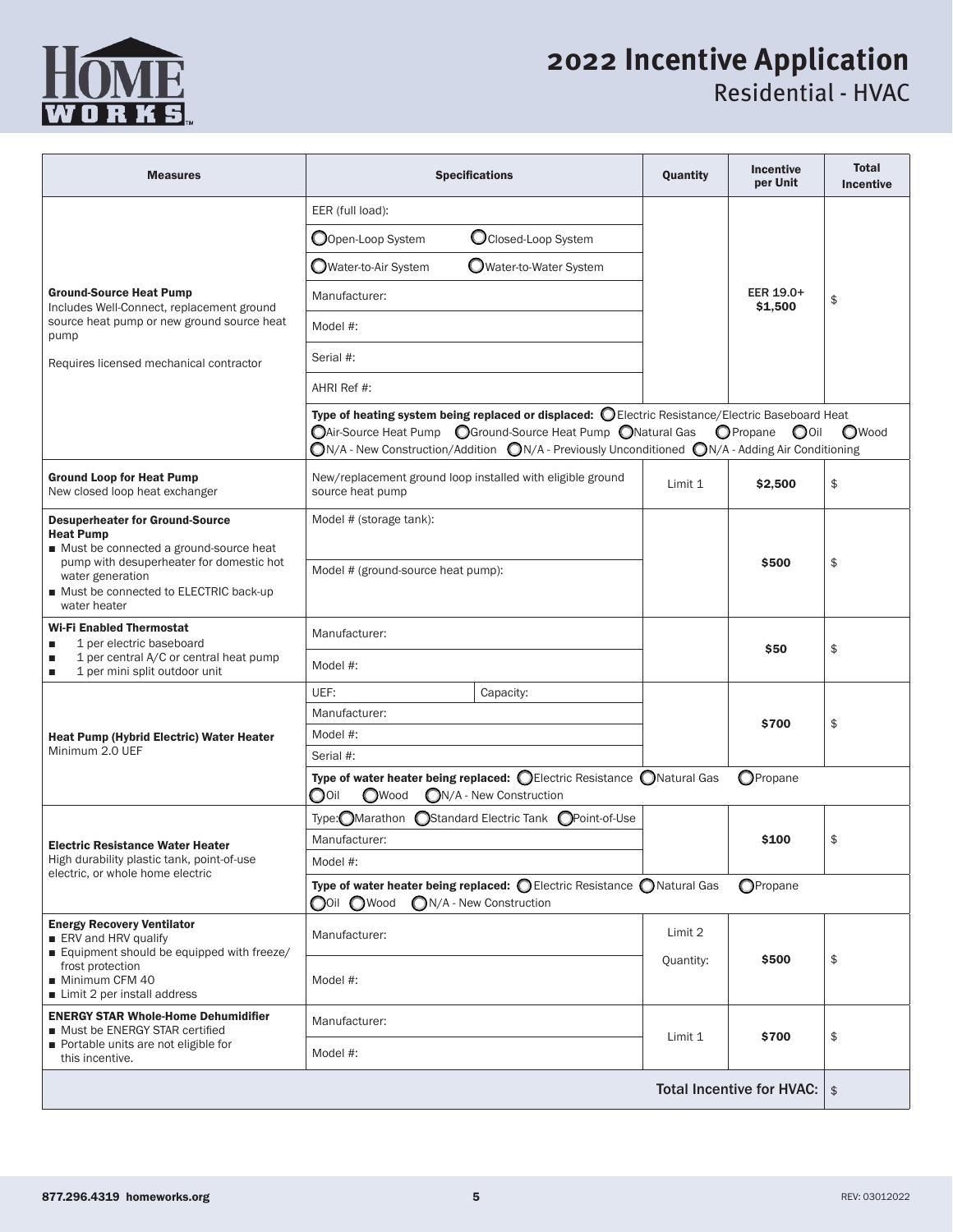

### Eligibility Verifications

■ Licensed Michigan Electrical contractor installation required for panel upgrade and home battery.

| <b>Measures</b>                                                                                                                                                   | <b>Specifications</b>                                                                                                                                                                                 | Quantity | <b>Incentive</b><br>per Unit | <b>Total</b><br><b>Incentive</b> |
|-------------------------------------------------------------------------------------------------------------------------------------------------------------------|-------------------------------------------------------------------------------------------------------------------------------------------------------------------------------------------------------|----------|------------------------------|----------------------------------|
| <b>Electrical Panel Upgrade*</b><br>Up-sizing service panel capacity, adding a                                                                                    | Pre-Upgrade Amperage Capacity:                                                                                                                                                                        |          |                              |                                  |
| sub-panel, or increasing service capacity to the<br>home.<br>■ Must be tied to another qualifying electric                                                        | Post-Upgrade Amperage Capacity:                                                                                                                                                                       | Limit 1  | \$500                        |                                  |
| measure.<br>*Requires licensed electrician and electrical permit                                                                                                  | Model Number of New Electrical Panel/Load Center:                                                                                                                                                     |          |                              |                                  |
| <b>Electric Golf Cart</b><br>Fuel switching from gas to battery electric.                                                                                         | Manufacturer:                                                                                                                                                                                         |          | \$300                        |                                  |
| Replacement of existing electric golf cart not<br>eligible.                                                                                                       | Model #:                                                                                                                                                                                              |          |                              |                                  |
| <b>New Electric Vehicle</b><br>Fill out information on page 7                                                                                                     | ■ Vehicle registration address must match member's<br>utility service address.                                                                                                                        |          | \$1,500                      |                                  |
| <b>Used Electric Vehicle</b><br>Fill out information on page 7                                                                                                    | ■ Vehicle registration address must match member's<br>utility service address.                                                                                                                        |          | \$750                        |                                  |
| Residential Level 2 (L2) Charging Station*<br>Fill out information on page 7<br>*Must be installed by Electrical Contractor licensed<br>by the State of Michigan. | <b>ENERGY STAR</b> certified Level 2 charging station.<br>Networked (smart) charging station must be able to<br>connect to the internet via WiFi connection for app<br>or web-based charging control. |          | \$600                        |                                  |
| <b>Total Incentives for Other:</b>                                                                                                                                |                                                                                                                                                                                                       |          |                              |                                  |

| <b>Section</b>    | <b>Total Amount</b><br><b>Requested</b> |
|-------------------|-----------------------------------------|
| <b>Appliances</b> | \$                                      |
| <b>HVAC</b>       | \$                                      |
| <b>Other</b>      | \$                                      |
| <b>Total</b>      | \$                                      |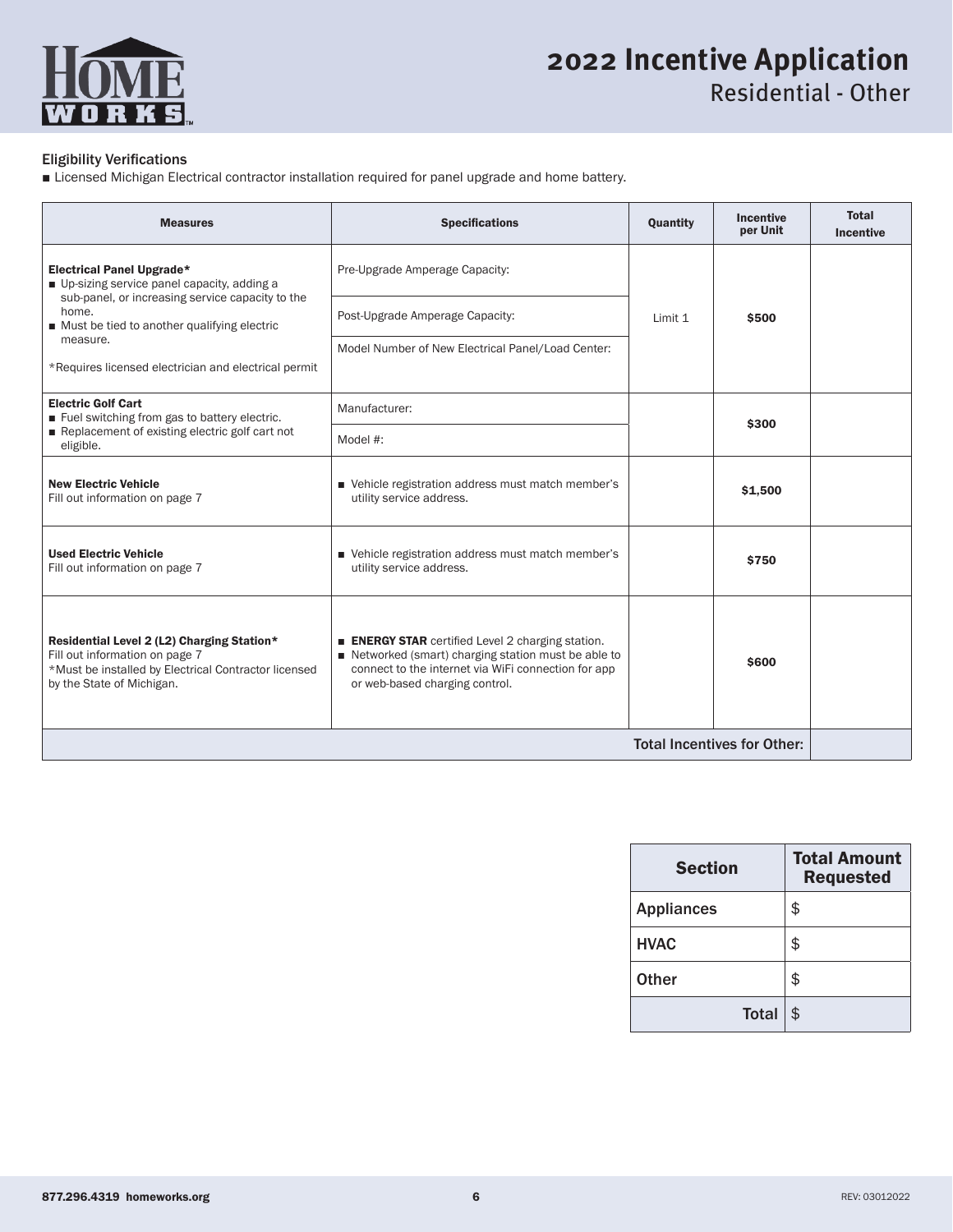

| <b>Electric Vehicle Information</b> |       |      |                                |                  |  |  |
|-------------------------------------|-------|------|--------------------------------|------------------|--|--|
| Make                                | Model | Year | Type of Purchase<br>Thew CUsed | Date of Purchase |  |  |
|                                     |       |      |                                |                  |  |  |
|                                     |       |      |                                |                  |  |  |

| <b>Level 2 Electric Vehicle Charging Station Information</b>                                                                                                                                                                        |                                        |                        |                                        |  |  |  |
|-------------------------------------------------------------------------------------------------------------------------------------------------------------------------------------------------------------------------------------|----------------------------------------|------------------------|----------------------------------------|--|--|--|
| Please complete the following section about your installed electric vehicle charging station and<br>associated installation costs. Accurate cost information will help the program better understand typical<br>installation costs. | Electric Vehicle Type<br>OUsed<br>ONew |                        |                                        |  |  |  |
| <b>Charging Station Manufacturer</b>                                                                                                                                                                                                | <b>Charging Station Model</b>          | Where Purchased        | <b>Charging Station Equipment Cost</b> |  |  |  |
| <b>Charging Station Purchase Date</b>                                                                                                                                                                                               | Charging Station Installation Date     | Installer Name/Company | Installation Cost                      |  |  |  |

## **Submit your documents one of four ways:**



**Online** homeworks.org



**Mail** HomeWorks Energy Optimization 431 Charmany Drive Madison, WI 53719



info@michigan-energy.org